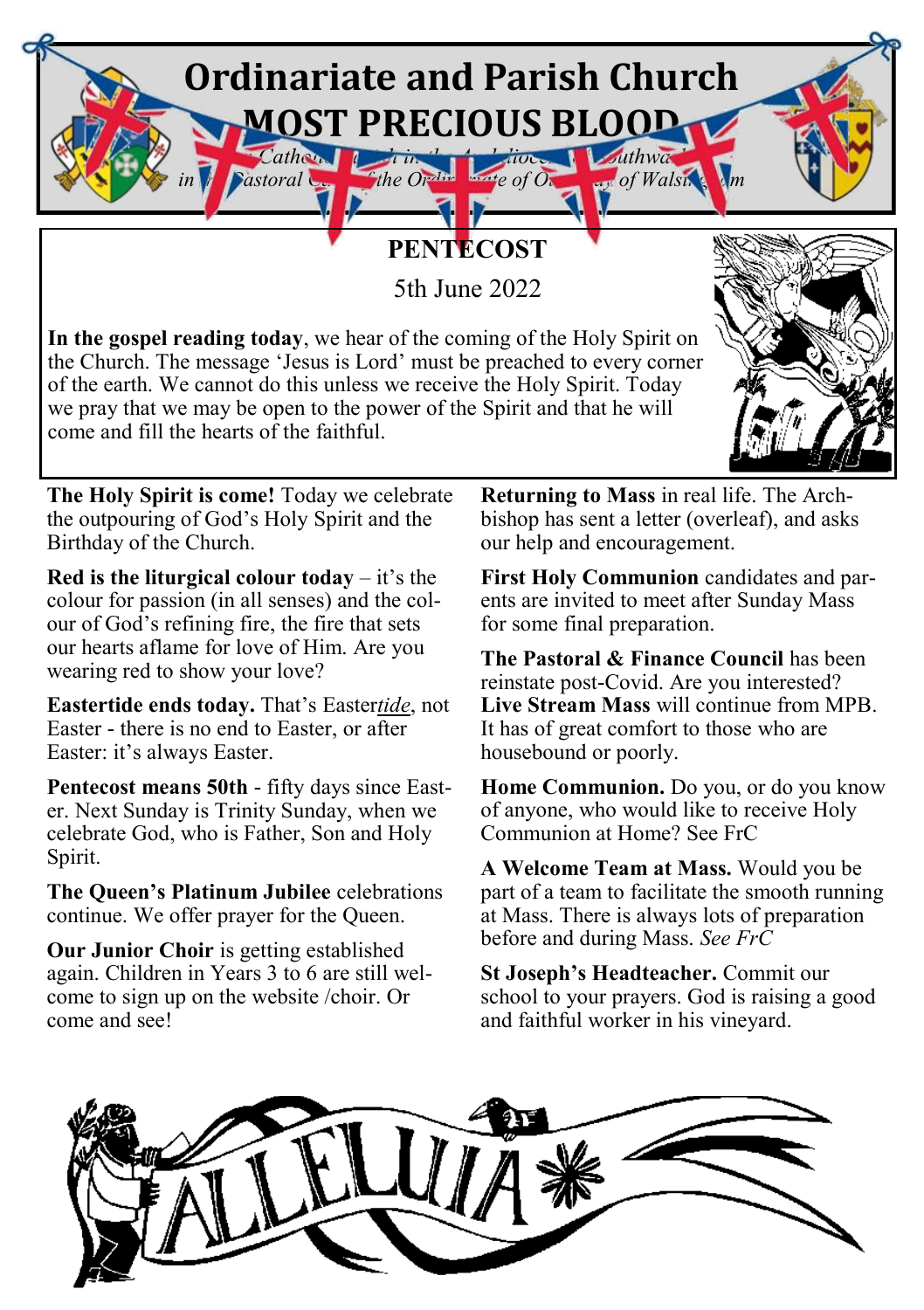

Dear Brothers and Sisters in Christ,

Grace and peace to you in the risen Lord Jesus.

We continue to live in challenging times. Our world is marked by the tragedy of war in Ukraine and other conflicts across the globe. We face the cost of living crisis and the impact of recovery from the pandemic which still significantly affects large numbers of people.

Amid all of this, we celebrate the resurrection of our Lord at Easter, his triumph over sin and death. We welcome the great celebration of the feast of Pentecost, the pouring out of the Holy Spirit on Our Lady and the apostles, impelling them to share the Good News of the resurrection. We too need this out-pouring of the Holy Spirit to strengthen our mission to share the Gospel.

I know that many of you felt joy and relief when we were able to return to our churches after the lockdown. We wanted to return to Mass, the source of our faith; to the place where we are spiritually restored and replenished. We recognize our need to receive the Lord Jesus sacramentally in the Eucharist, with each other, especially on Sundays, the Lord's Day. Many, too, have expressed their sadness that, for various reasons, significant

numbers of our fellow Catholics have yet return to Mass on Sundays. We know that a living relationship with the Lord Jesus is essential to our lives as disciples. He alone is able to provide what is needed for each supremely so in the Mass.

This Pentecost, I invite you to carry out a simple mission: this week your parish, by next Sunday, will be supplied with a short letter of invitation from me, which I invite you to share with anyone you know who has not yet returned to Mass on Sunday. This could be family, friends or neighbours. Do not be afraid, or fearful of the response. All I ask you to do is to pass on this personal invitation so that those who have not yet come back might be encouraged to rediscover the presence of the Lord Jesus in the Eucharist; that they might rekindle their relationship with the community of the Church; that they might be reminded that they are missed, appreciated and loved. Take courage and please pass on the letters which are available to anyone you think might need a word of encouragement.

With my gratitude and every blessing

Yours sincerely in Christ

*The Most Reverend John Wilson Archbishop of Southwark*



COME HOLY SPIRIT fill the hearts of your faithful and kindle in them the fire vour iove. SEND FORTH YOUR SPIRIT and they shall be created. AND YOU SHALL RENEW THE FACE OF THE EARTH.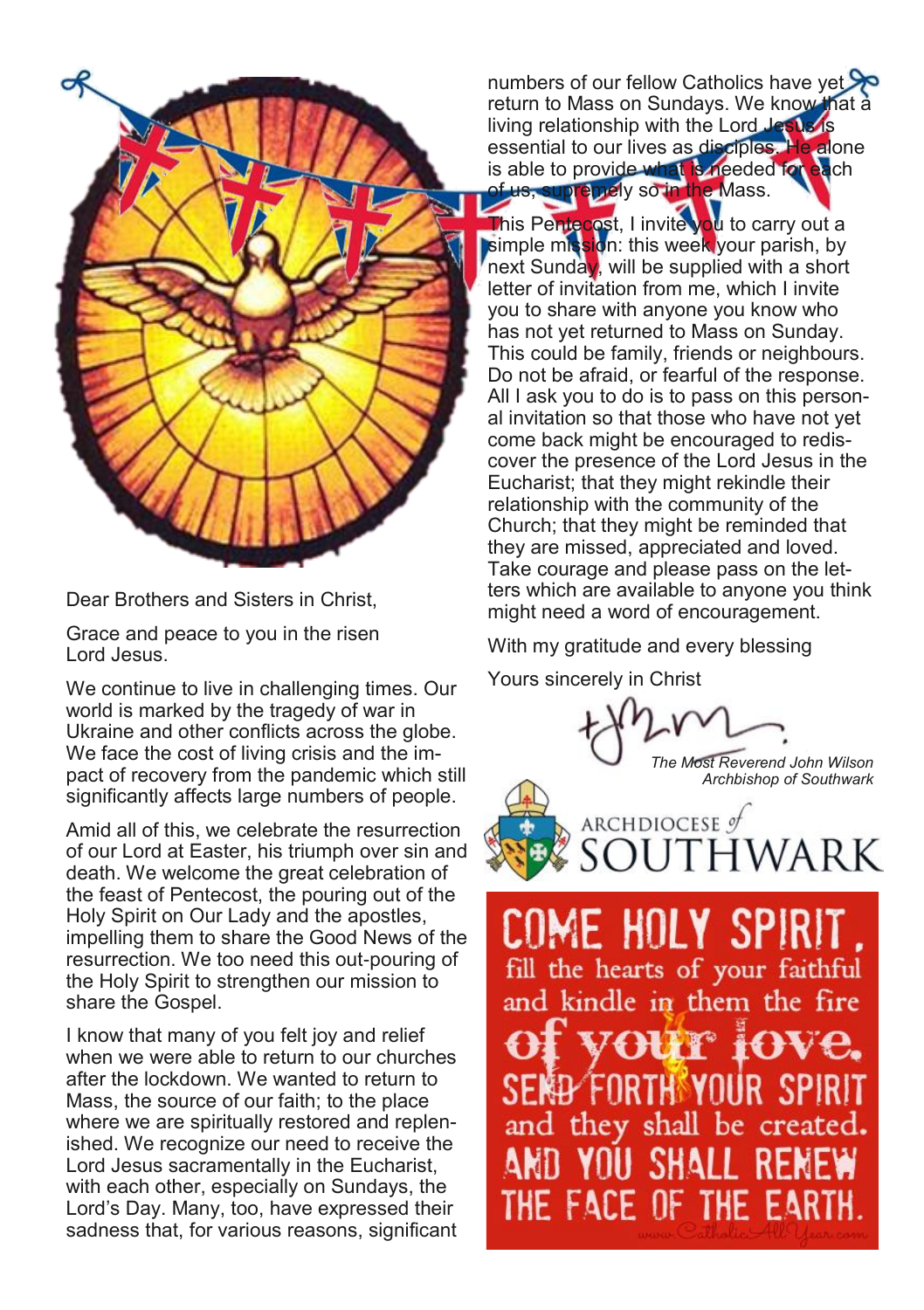